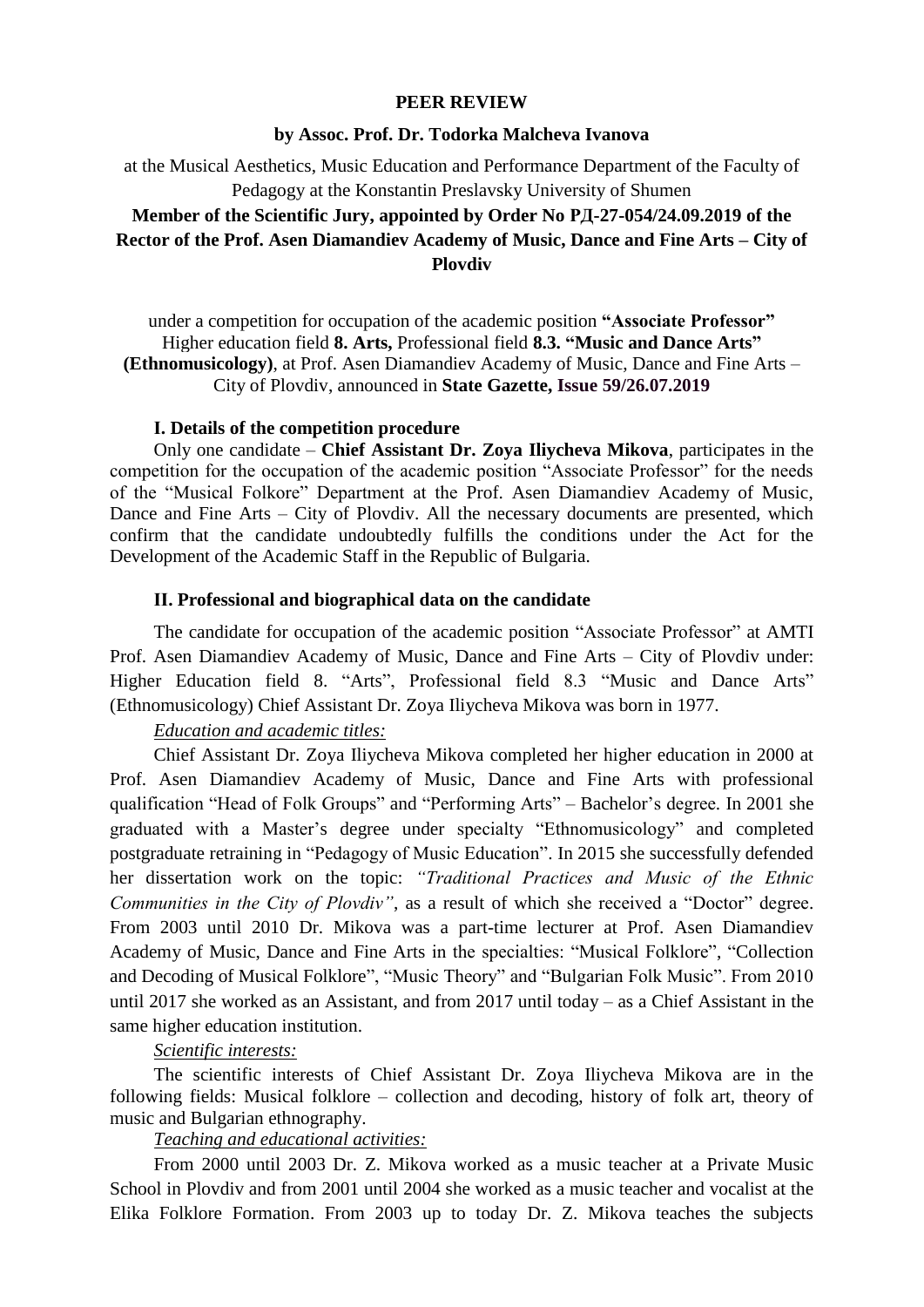"Musical Folklore", "History of Folk Performing Arts", "Bulgarian Folk Music", "Bulgarian Ethnography", "Collection and Decoding of Musical Folklore", "Theory of Musical Elements" at Prof. Asen Diamandiev Academy of Music, Dance and Fine Arts.

*Artistic and creative activity:*

1. Concerts, shows and performances with authentic costumes and performances by students: *"Proletni Tsvetya" /Spring Flowers/*, *"Ruchenitsa", "Ludi-Mladi" /Crazy Youth/,* etc.

2. Organizer of the annual *"Martenitsa"* exhibitions.

# **ІІІ. General description of the materials submitted for the competition**

In the competition for occupation of the academic position "Associate Professor" the candidate participates with production in the following directions:

*І. Scientific production:*

I.1. Monograph  $-1$  pc.

І.2. Articles after doctoral dissertation – 9 pcs.

*ІІ. Artistic and creative production:*

ІІ.1. Annual "Martenitsa" exhibitions;

II.2. Concerts, shows and performances with authentic costumes and performances by students;

II.3. Participation in a jury in national competitions and forums.

II.4. Organization and implementation of fieldwork with students as a manifestation of educational creativity.

III. *Manager of Project*:

"The Unknown" Cultural Seminar at Prof. Asen Diamandiev Academy of Music, Dance and Fine Arts in Plovdiv – 2016 and 2018 г.

**ІV. Presentation of the scientific production**

The monographic work of Chief Assistant Dr. Zoya Mikova *"Milkovitsa – History, Ethnography and Culture"* impresses with the extensive fieldwork regarding the ethnographic and cultural and historical heritage of the village of Milkovitsa. In this discourse, the emphasis in the monographic research is on the collection and documentation of traditional practices in the settlement and the analysis of archival documents and scientific literature.

The area of reflection in Chapter One is the detailed study of geographical, historical and demographic information related to the origin of the settlement on the basis of archival materials, research texts and stories of informants. On this basis, the author also provides information on ethnicity, ambivalent self-awareness and migration processes in the local population.

The subject of Chapter Two is the holiday calendar, traditional practices and family rituals in the village. Their substantive presentation is the result of a variety of research approaches, such as observation, comparative method, historical and biographical approach. The calendar rituals are considered in their entirety: winter, spring, summer and autumn holidays. In the process of elaboration of these traditional rituals, a comparative characteristic with the traditional practices of the neighboring Balkan countries and other Bulgarian regions is realized. In the description of family rituals (birth, wedding, death), attention is drawn to distinctive rituals such as *"Pomana", "Pomana Prizhive", "Razlivane na voda" /Water spilling/* and local traditional games.

Chapter Three, dedicated to music and dance culture, outlines the special place of the brass orchestra in the village, as well as the Diko Iliev round dance at all local holidays. Attention is also drawn to other diverse compositions – vocal, folk, instrumental, dance. Local instrumental tunes are analyzed. Under the influence of personal observations, the author describes the dance performances in the village. Local traditional men's and women's clothing, richly documented with various photographs, is presented in detail.

The professionally deciphered instrumental and song examples from the village of Milkovitsa have a prominent presence in the appendices.